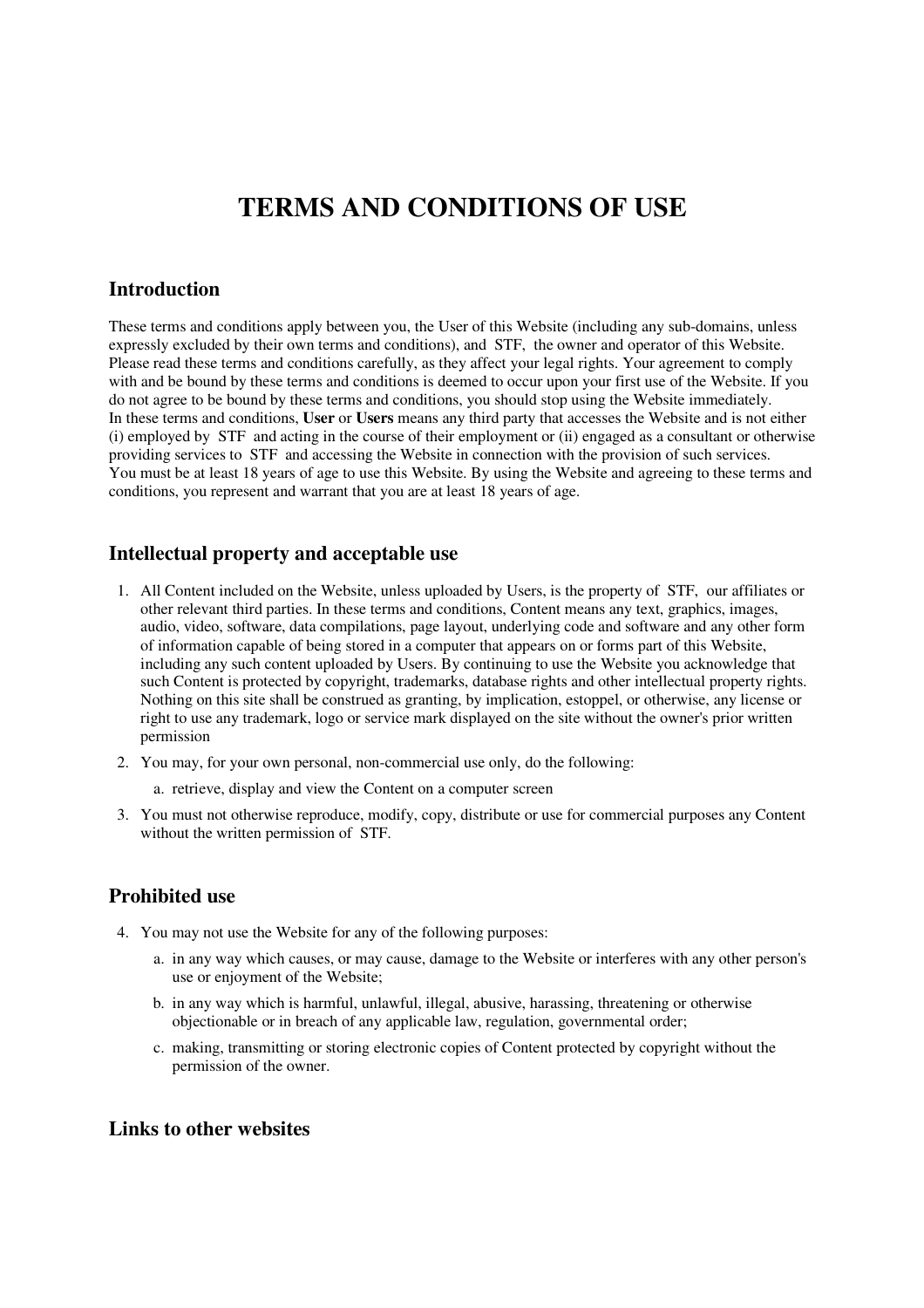- 5. This Website may contain links to other sites. Unless expressly stated, these sites are not under the control of STF or that of our affiliates.
- 6. We assume no responsibility for the content of such Websites and disclaim liability for any and all forms of loss or damage arising out of the use of them.
- 7. The inclusion of a link to another site on this Website does not imply any endorsement of the sites themselves or of those in control of them.

## **Privacy Policy and Cookies Policy**

.

8. Use of the Website is also governed by our Privacy & Cookies Policy, which are incorporated into these terms and conditions by this reference. To view the Privacy & Cookies Policy, please click on the following: www.stfabrication.co.uk/stf-cookies-and-privacy

## **Availability of the Website and disclaimers**

- 9. Any online facilities, tools, services or information that STF makes available through the Website (the **Service**) is provided "as is" and on an "as available" basis. We give no warranty that the Service will be free of defects and/or faults. To the maximum extent permitted by the law, we provide no warranties (express or implied) of fitness for a particular purpose, accuracy of information, compatibility and satisfactory quality. STF is under no obligation to update information on the Website.
- 10. Whilst STF uses reasonable endeavours to ensure that the Website is secure and free of errors, viruses and other malware, we give no warranty or guaranty in that regard and all Users take responsibility for their own security, that of their personal details and their computers.
- 11. STF accepts no liability for any disruption or non-availability of the Website.
- 12. STF reserves the right to alter, suspend or discontinue any part (or the whole of) the Website including, but not limited to, any products and/or services available. These terms and conditions shall continue to apply to any modified version of the Website unless it is expressly stated otherwise.

## **Limitation of liability**

- 13. Nothing in these terms and conditions will: (a) limit or exclude our or your liability for death or personal injury resulting from our or your negligence, as applicable; (b) limit or exclude our or your liability for fraud or fraudulent misrepresentation; or (c) limit or exclude any of our or your liabilities in any way that is not permitted under applicable law.
- 14. We will not be liable to you in respect of any losses arising out of events beyond our reasonable control.
- 15. To the maximum extent permitted by law, STF accepts no liability for any of the following:
	- a. any business losses, such as loss of profits, income, revenue, anticipated savings, business, contracts, goodwill or commercial opportunities;
	- b. loss or corruption of any data, database or software;
	- c. any special, indirect or consequential loss or damage.